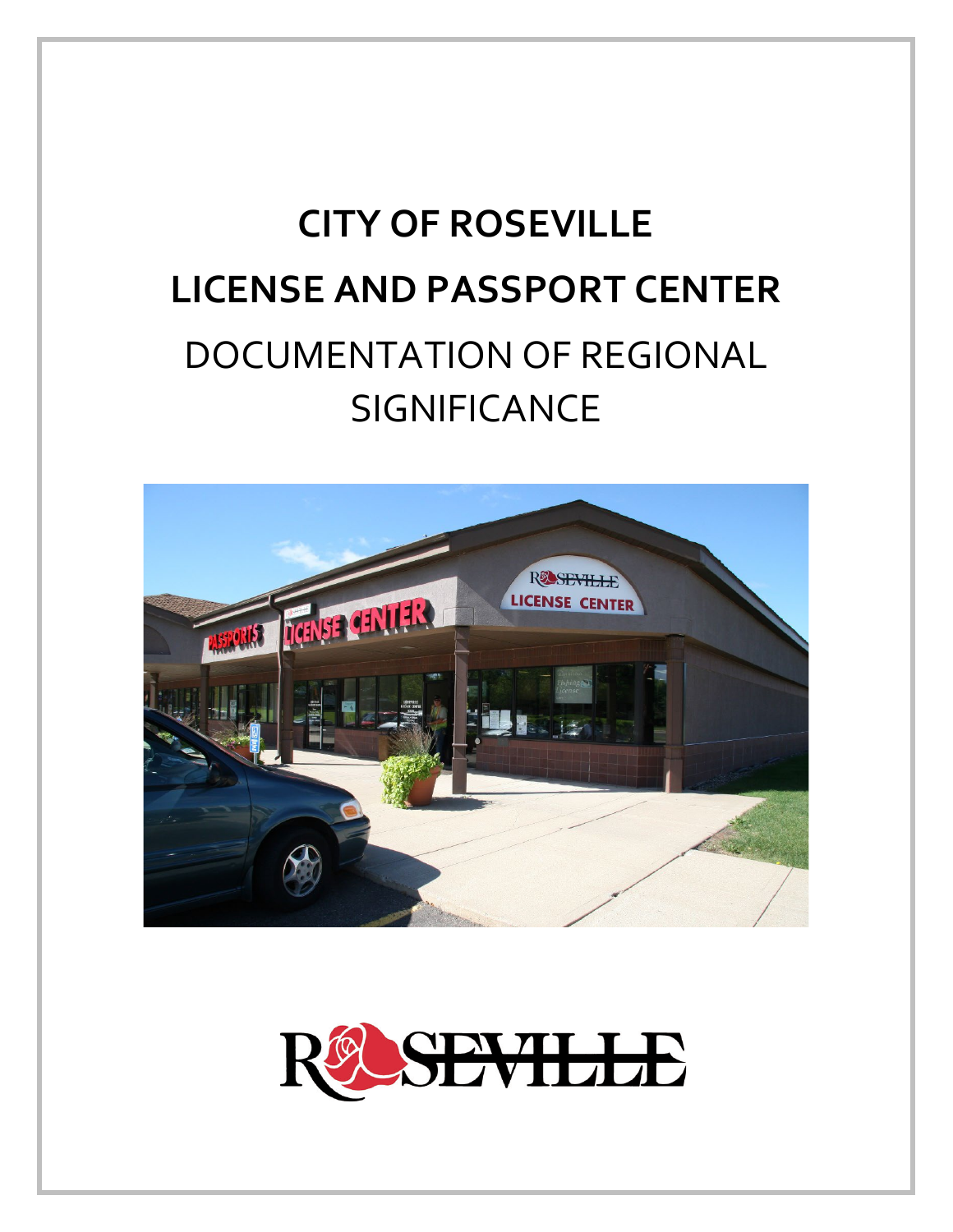## **THE REGIONAL SIGNIFICANCE OF THE ROSEVILLE LICENSE AND PASSPORT CENTER**



License and Passport Center Concept including parking lot and supporting green space

The City of Roseville, located in Ramsey County, is a first ring suburb of St. Paul and Minneapolis. Roseville is home to 36,254 residents, 15,554 households, and over 34,000 jobs within the community. Roseville shares borders 10 different communities including St. Paul and Minneapolis and has the principal arterials of Hwy. 36 and I-35W corridors as well County Road minor arterials that traverse through the city. As a result of its location and amenities, Roseville is a regional destination for jobs, shopping, and recreation.

The Roseville License and Passport Center, located in along Lexington Ave in the City of Roseville, provides driver's licenses, vehicle tabs, hunting and fishing licenses, passports, and other services to residents of Roseville and much of Ramsey County and the Twin Cities metro area. The facility is extremely busy and has over 200,000 transactions annually per year. Also,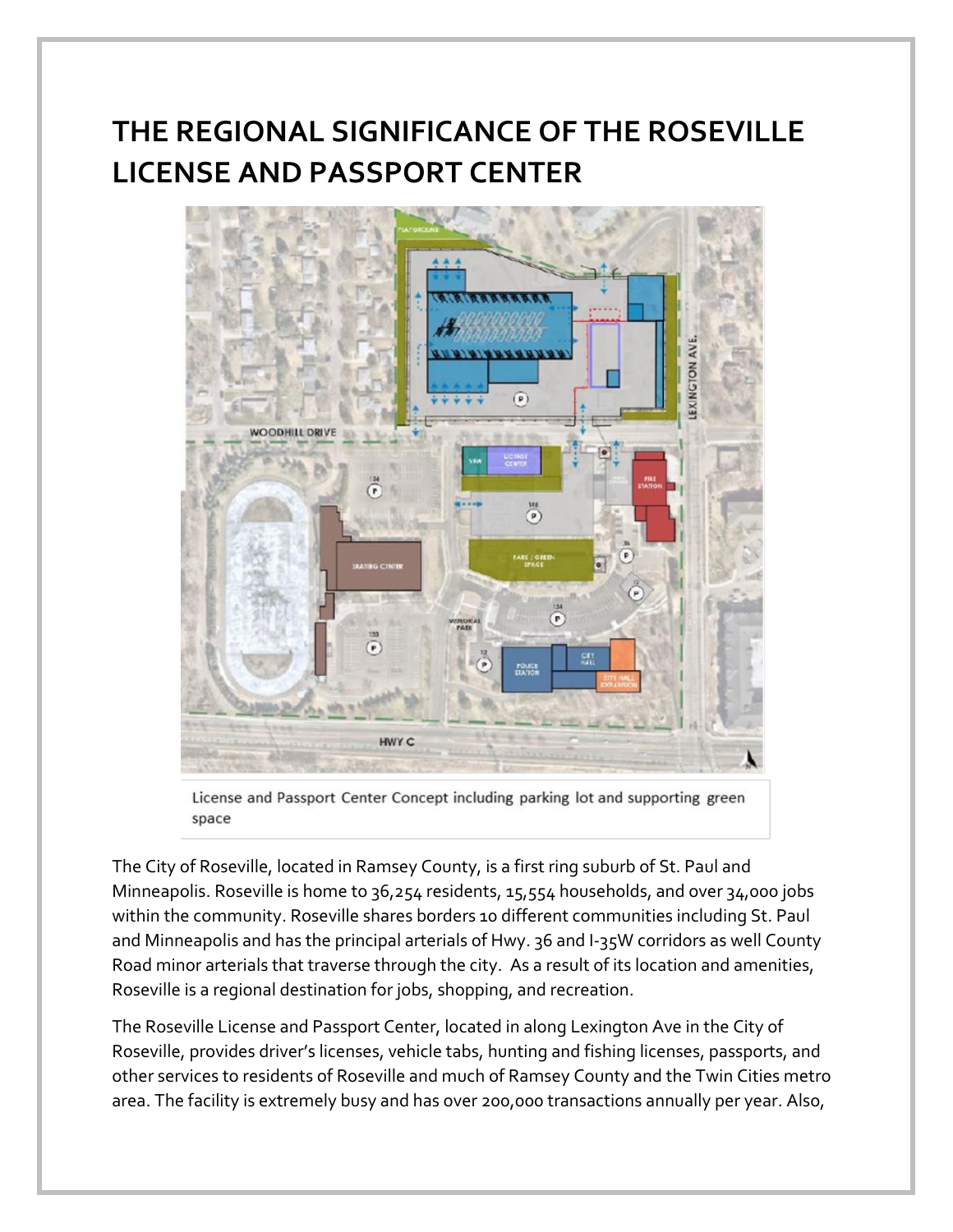many people from throughout the Twin Cities metro have utilized the Roseville Passport Center in preparation for their international trips.

The License and Passport Center has been in its current space since 2000 in leased space from the Lexington Shops retail center. As time went on, the License and Passport Center served more and more customers and changes were required by the federal government to separate the general license operation space from the passport service area. This required more space. Ultimately the City decided to purchase the retail center in order to provide more space for long term growth of the Civic Campus.

The City anticipated that the popular License and Passport Center needed to grow if it was to remain a convenient and efficient location for its customers to meet their needs. Therefore, in 2017 the City conducted a space needs analysis which identified several space and operational deficiencies of the current space. This was followed up with a Civic Campus Master Plan which analyzed the needs of the overall campus and provided concepts to meet the many needs of the City well into the future.

Primarily the studies identified that the current 5,000 square foot space should be nearly 10,000 square feet in size. This would provide sufficient separation of the operations as required by federal regulations, as well as efficient circulation, allow room for growth and provide staff support spaces and an expanded waiting area.

The new facility will also provide additional recreational space for the City's Parks and Recreation programs. Currently, the City operates a dance studio program out of open space in the retail center. This space is too small for the size of the program and limits potential growth of the popular recreational program. A new Dance and Wellness Studio, a 5,000 square foot open recreational space with restroom and other support amenities, will be the home of the Roseville School of Dance, various adult wellness classes such as yoga and mindfulness and could be available to community and non-community users when not in use for City programs.

The cost of the new facility is estimated to be around \$7 million and would include costs for design, construction, relocation and required infrastructure to support the new facility.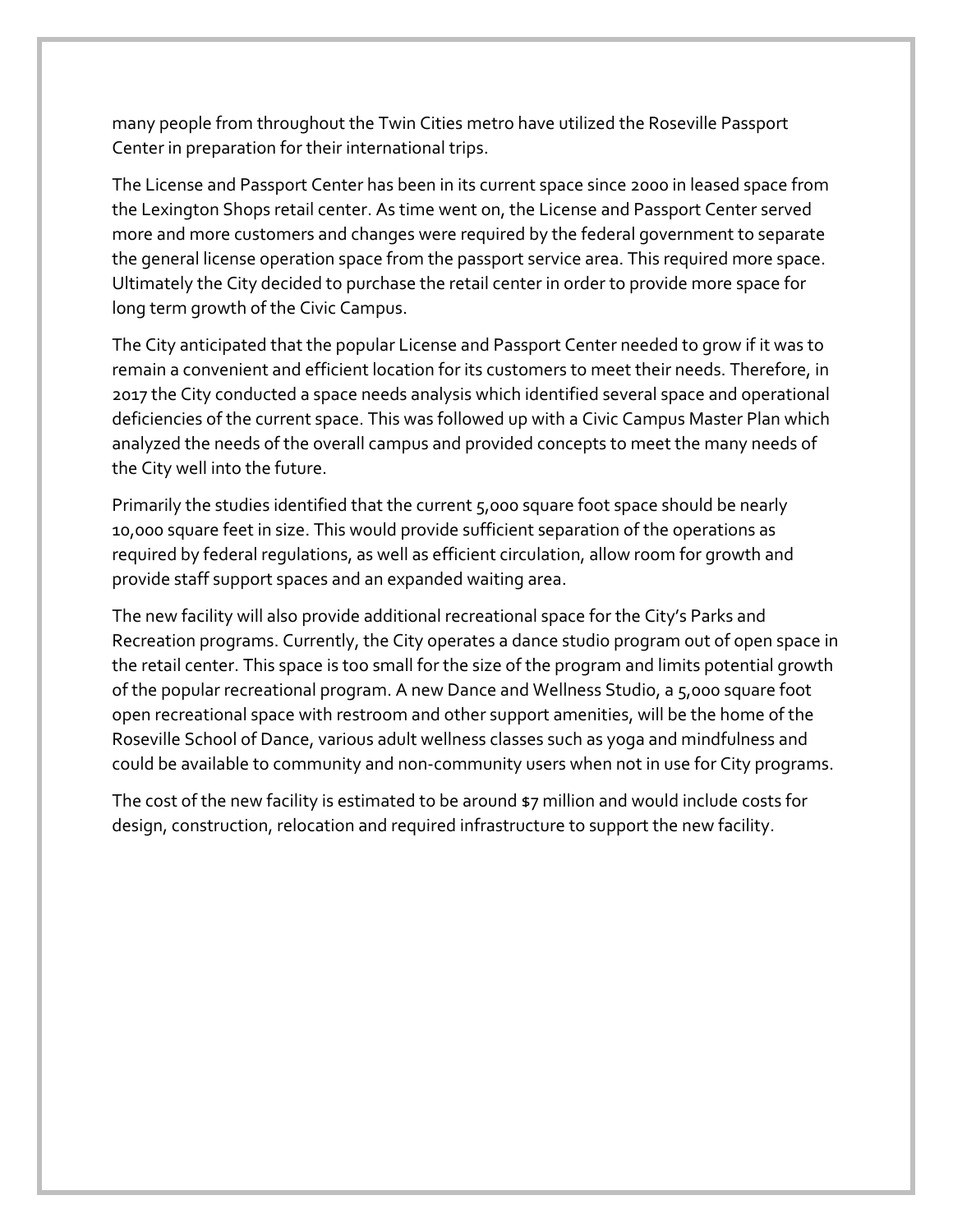#### **Roseville License and Passport Center serves the region**

In 2019, the Roseville License and Passport Center processed 204,912 transactions which included tab renewals, drivers' license renewals, title transfers, DNR permits, Auto Dealer title transfers, and the processing of passport applications.

|                                  | Auto Dealer Titles: ALL        |        |        |        |        |                |                |        |        |                |        |                |        |         |
|----------------------------------|--------------------------------|--------|--------|--------|--------|----------------|----------------|--------|--------|----------------|--------|----------------|--------|---------|
|                                  | Long App                       | 2.628  | 2.093  | 2.833  | 3,290  | 3.617          | 3,447          | 2.541  | 2.181  | 2.420          | 2.687  | 2,264          | 2,921  | 32,922  |
|                                  | Renewal                        | 2,498  | 2,327  | 1.454  | 1.693  | 1.512          | 1.103          | 908    | 1.599  | 1.497          | 1.504  | 1.177          | 1.355  | 18,627  |
|                                  | No Fee                         | 5      | 9      | 7      | 11     | $\overline{a}$ | $\overline{c}$ |        | 26     | $\overline{4}$ | 30     | 90             |        | 186     |
|                                  | Auto Dealer Total              | 5.131  | 4,429  | 4.294  | 4.994  | 5.129          | 4.552          | 3.450  | 3.806  | 3.921          | 4.221  | 3.531          | 4,277  | 51,735  |
|                                  |                                |        |        |        |        |                |                |        |        |                |        |                |        |         |
| Indiv. Vehicle Titles: Regular   |                                | 1,259  | 916    | 1.457  | 1,721  | 1.601          | 1,402          | 1.571  | 2,209  | 1.513          | 1.312  | 942            | 1.142  | 17,045  |
| Indiv. Vehicle Titles: Expedite  |                                | 17     | 9      | 12     | 13     | 26             | 21             | 13     | 8      | 11             | 8      | $\overline{4}$ | 5      | 147     |
|                                  | Vehicle Tab Renewals           | 5,275  | 5.634  | 6.839  | 6.177  | 6.078          | 5.899          | 5.134  | 4.984  | 5,597          | 4.720  | 3.598          | 4,169  | 64,104  |
|                                  | No Fee MV Transactions         | 43     | 57     | 56     | 46     | 62             | 54             | 32     | 71     | 44             | 58     | 33             | 29     | 585     |
|                                  | Drivers' Licenses: Standard    | 2,556  | 2.200  | 2.745  | 2.572  | 2.691          | 2.732          | 2.635  | 2,532  | 2.217          | 2.243  | 1.726          | 1.708  | 28,557  |
|                                  | Drivers' Licenses: Real        | 463    | 385    | 527    | 550    | 578            | 567            | 693    | 753    | 756            | 1.346  | 1.026          | 1.021  | 8,665   |
|                                  | Drivers' Licenses: Enhanced    | 49     | 28     | 33     | 53     | 64             | 51             | 59     | 70     | 84             | 127    | 118            | 120    | 856     |
| Drivers' Licenses - No Fee       |                                | 225    | 267    | 313    | 267    | 247            | 211            | 189    | 237    | 199            | 217    | 179            | 228    | 2,779   |
| DL Book / Other                  |                                | 73     | 18     | 27     | 36     | 17             | 25             | 13     | 30     | 25             | 27     | 26             | 24     | 341     |
| <b>DNR</b> Recreational Vehicles |                                | 342    | 237    | 172    | 399    | 643            | 472            | 337    | 167    | 94             | 96     | 59             | 138    | 3,156   |
| DNR Fish & Game                  |                                | 6      | 5      | 13     | 16     | 41             | 28             | 8      | 11     | 5              | 5      | 8              | 9      | 155     |
|                                  | <b>Other State Trans Total</b> | 10,308 | 9,756  | 12,194 | 11,850 | 12,048         | 11,462         | 10,684 | 11,072 | 10,545         | 10,159 | 7,719          | 8,593  | 126,390 |
|                                  |                                |        |        |        |        |                |                |        |        |                |        |                |        |         |
| Passports                        |                                | 1.302  | 912    | 1.357  | 1.175  | 870            | 880            | 862    | 874    | 812            | 1.073  | 878            | 1.080  | 12,075  |
| Passport photos                  |                                | 1,399  | 1,103  | 1,512  | 1.398  | 1.083          | 1.063          | 1,166  | 1,084  | 1,063          | 1,416  | 1.103          | 1,322  | 14,712  |
|                                  | <b>Passport Transactions</b>   | 2,701  | 2,015  | 2.869  | 2,573  | 1,953          | 1,943          | 2,028  | 1,958  | 1,875          | 2,489  | 1.981          | 2,402  | 26,787  |
|                                  |                                |        |        |        |        |                |                |        |        |                |        |                |        |         |
|                                  |                                |        |        |        |        |                |                |        |        |                |        |                |        |         |
|                                  | <b>Total Transactions</b>      | 18,140 | 16.200 | 19,357 | 19,417 | 19.130         | 17.957         | 16.162 | 16,836 | 16.341         | 16,869 | 13.231         | 15,272 | 204.912 |
|                                  |                                |        |        |        |        |                |                |        |        |                |        |                |        |         |

2019 Roseville License and Passport Center Transactions per month and total transactions

Past customer surveys show that nearly 80% of the customers of the Roseville License and Passport Center are non-Roseville residents. The Roseville License Center ranks among the busiest of the state's Deputy Registrars.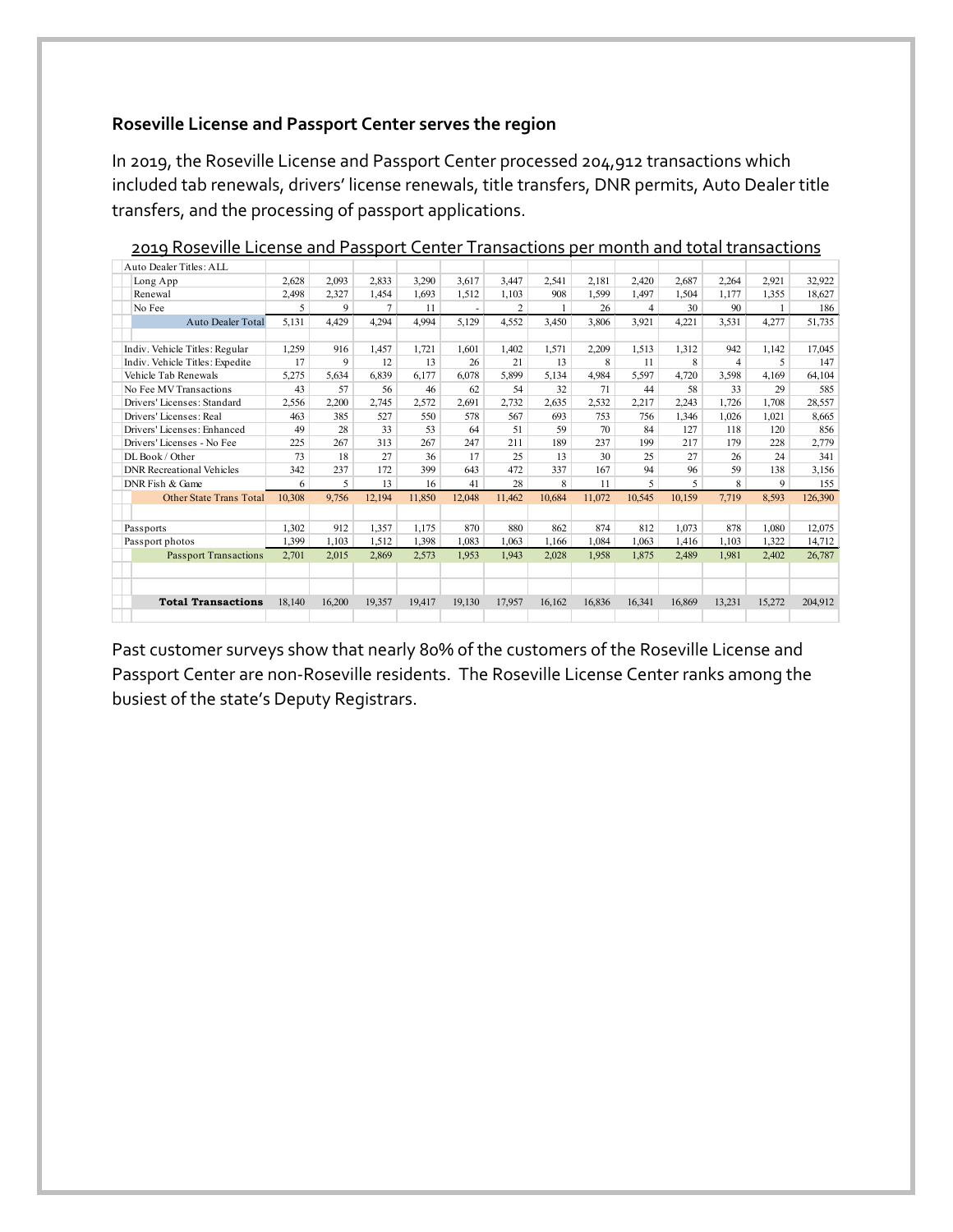#### **Employment in Roseville**

US Census Data from 2019 shows that Roseville's nearly 1,500 businesses creates 34,803 jobs in Roseville. Of that number, 33,246 (or 95%) were not residents of Roseville. This data shows that Roseville is a major regional employment center, and that Roseville serves over 65,000 persons when combining daytime and nighttime populations.



Due to the high concentration of jobs in Roseville, many persons that work in Roseville utilize the Roseville License and Passport Center services on a regular basis.

### **Roseville as a Regional Shopping Destination**

Data received in a 2022 report by Evironics Analysis commissioned by the City of Roseville indicates that retail sales, including food and beverage sales, totals approximately \$1.33 billion annually. In its model, Envrionics show that overall sales are significantly more than what the demand by Roseville's residents for these goods were, making Roseville a major regional shopping destination. Rosedale Center alone has 1.3 million square feet of retail uses and has over 14 million visitors annually. There are 1.5 million people within fifteen miles of Roseville. Based on all of these factors, non-residents generate significant activity across all retail sectors and therefore Roseville has to provide infrastructure (utilities, local roads, traffic control, pathways) and service for these businesses that serve non-city residents with city resources.

Given the amount of shoppers and consumers that come to Roseville on a daily basis, many of these visitors utilize the Roseville License and Passport Center as part of their visit to Roseville.